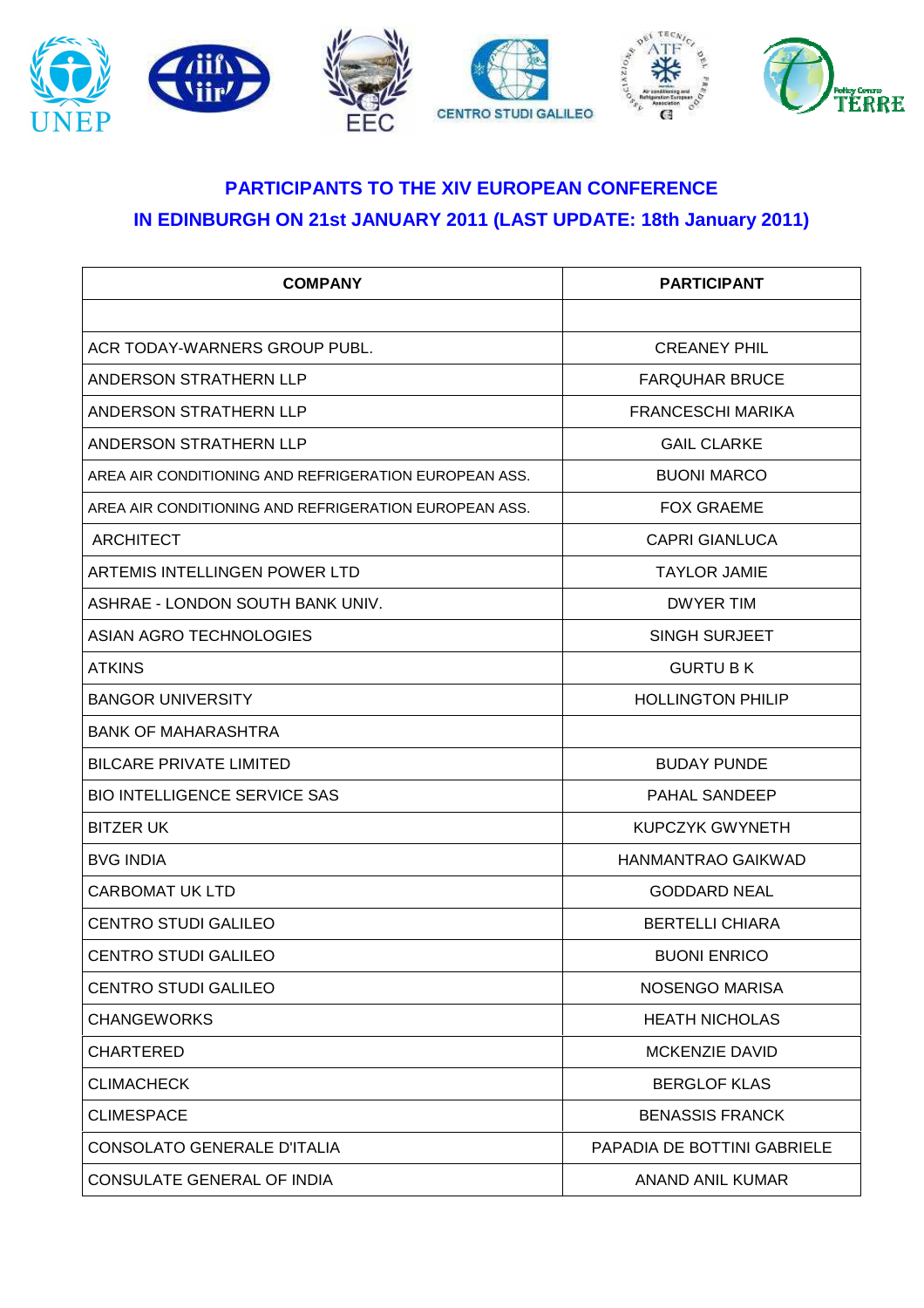| DAIKIN EUROPE N.V.                   | <b>VANDERSTRAETEN STEFAAN</b>   |
|--------------------------------------|---------------------------------|
| DUNDEE CITY COUNCIL                  | PEDERSEN ROB                    |
| <b>EBAC LTD</b>                      | <b>CURRIE GRAHAM</b>            |
| EDINBURGH NAPIER UNIVERSITY          | <b>BIRLEY PETER</b>             |
| EDINBURGH NAPIER UNIVERSITY          | <b>GARNIER CELINE</b>           |
| <b>EDINBURGH SCIENCE TRIANGLE</b>    | <b>COLEMAN JAMIE</b>            |
| <b>EDINBURGH SCIENCE TRIANGLE</b>    | <b>RUSSELL GREG</b>             |
| ENERGY SAVING SCOTLAND ADVICE CENTRE | <b>KING EAMON</b>               |
| <b>ENERGY SAVING TRUST</b>           | <b>HAMILTON RODDY</b>           |
| <b>EPC OPTIONS LTD</b>               | <b>MCCREATH NEIL</b>            |
| EPEE                                 | <b>VOIGT ANDREA</b>             |
| <b>EUREC AGENCY</b>                  | <b>LANDOLINA SIMONE</b>         |
| EUROCAPITAL FINANCIAL SERVICES LTD   | PRENTICE DOUGLAS                |
| <b>EUROPEAN ENERGY CENTRE</b>        | <b>BUONI PAOLO</b>              |
| <b>EUROPEAN ENERGY CENTRE</b>        | <b>FERGUSON SHEILA</b>          |
| <b>EUROPEAN ENERGY CENTRE</b>        | <b>STEVENSON CAROLINE</b>       |
| <b>FIFE COUNCIL</b>                  | <b>SMITH DOROTHY</b>            |
| GIFHE                                | BASARALU KRISHNASWAMY SUDARSHAN |
| <b>GLOBAL ENERGY PRIVATE LTD</b>     | <b>PRASHANT KSANCOS</b>         |
| <b>GONDWANA</b>                      | <b>ADAMS DAVID</b>              |
| <b>GRIMSBY INSTITUTE</b>             | BALASUBRAMANYA GAUTHAM          |
| <b>EDINBURGH SCIENCE TRIANGLE</b>    | <b>HARRIS JENNIFER</b>          |
| <b>ENGINEER ROMA</b>                 | CASTALDO PAOLO                  |
| <b>HENSALL MECHANICAL SERVICES</b>   | <b>JAMISON ALEX</b>             |
| <b>HERIOT-WATT UNIVERSITY</b>        | <b>BANFILL PHIL</b>             |
| <b>HERIOT-WATT UNIVERSITY</b>        | <b>CHAPMAN STEVE</b>            |
| <b>HERIOT-WATT UNIVERSITY</b>        | <b>GREEN HALGH DOUGLAS</b>      |
| <b>HERIOT-WATT UNIVERSITY</b>        | <b>KEW PETER</b>                |
| <b>HERIOT-WATT UNIVERSITY</b>        | LIKEN ANDY DR                   |
| <b>HERIOT-WATT UNIVERSITY</b>        | <b>MALLICK TAPAS</b>            |
| <b>HERIOT-WATT UNIVERSITY</b>        | <b>MCEWAN IAIN DR</b>           |
| <b>HERIOT-WATT UNIVERSITY</b>        | <b>ROAF SUSAN</b>               |
| <b>HERIOT-WATT UNIVERSITY</b>        | <b>WILSON JOHN</b>              |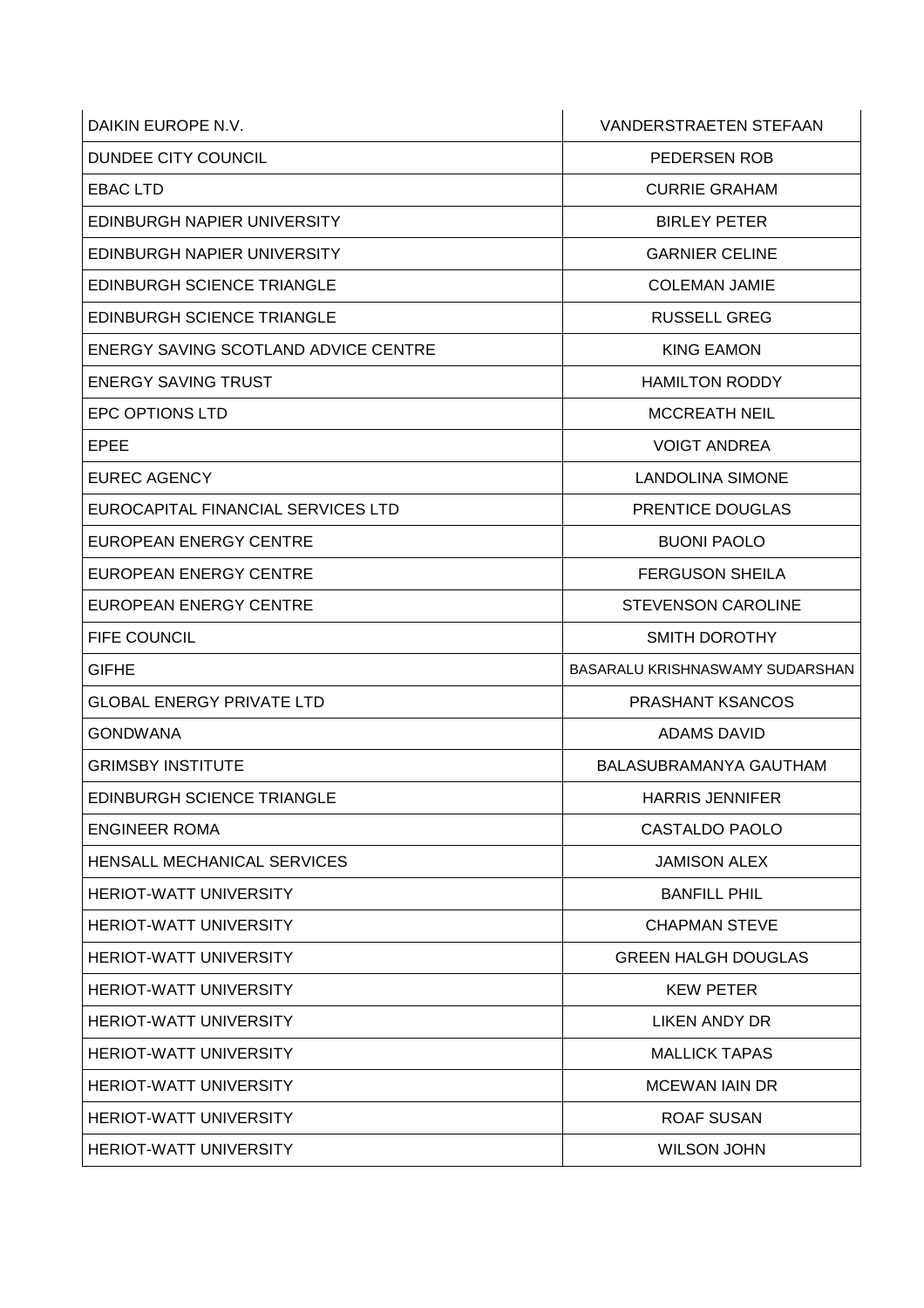| HONEYWELL BELGIUM N.V.                     | ACHAICHIA NACER DR.             |
|--------------------------------------------|---------------------------------|
| HONEYWELL MESSICO                          | <b>SAN ROMAN MARTA</b>          |
| <b>IMPERIAL COLLEGE LONDON</b>             | KURTOGLU ABDULLAH               |
| INSTITUT INTERNATIONAL DU FROID            | <b>COULOMB DIDIER</b>           |
| IOR - INSTITUTE OF REFRIGERATION UK        | PEARSON ANDY                    |
| <b>ISTITUTO ITALIANO DI CULTURA</b>        | <b>DEL BRAVO STEFANIA</b>       |
| JAGA HEATING PRODUCTS UK Ltd               | <b>KINGSWELL PAUL</b>           |
| <b>KENNY FIBRER</b>                        | <b>ENOCK EMMANUEL MORITIWON</b> |
| KTP CENTRE EAST OF SCOTLAND                | <b>BROWN JUDY</b>               |
| KTP CENTRE EAST OF SCOTLAND                | <b>STUART DUNCAN</b>            |
| MAC GREGOR SOLAR CONSULTANCY               | <b>MACGREGOR KERR</b>           |
| MANCA GRAZIADEI ANTONIO J. AVV.            | <b>TINO MAURIZIO</b>            |
| <b>MAYEKAWA EUROPE</b>                     | <b>BOONE JEAN-PIERRE</b>        |
| MISIA JACK CONSULTANCY                     | <b>MISIA JACK</b>               |
| <b>NAPIER UNIVERSITY</b>                   | <b>MUNEER TARIQ</b>             |
| <b>NARVIDA LTD</b>                         | <b>CATON DALE</b>               |
| NUERGY (MERCS ENERGYTEC)                   | PATERSON KENNETH                |
| <b>OLCI CONSTRUCTION TRAINING</b>          | <b>CROOKSTON TOMMY</b>          |
| <b>PLAYFAIR &amp; NOBLE</b>                | <b>CROVETTI ALEX</b>            |
| PM SOLUTIONS                               | <b>DAVIDSON RONALD</b>          |
| PM SOLUTIONS                               | <b>MEIKLE JOSEPH</b>            |
| POLITECNICO DI MILANO                      | <b>MACCHI ENNIO</b>             |
| POLITECNICO DI TORINO DIP.EN.              | MASOERO MARCO                   |
| <b>QUERCUS LTD</b>                         | <b>CAURA PETER</b>              |
| RD ENERGY SOLUTIONS                        | <b>WEEDON RACHAEL</b>           |
| <b>RES RISORSE ENERGETICHE SOSTENIBILI</b> | <b>SILVESTRO VINCENZO</b>       |
| <b>RESURGENCE</b>                          | <b>TENANT IAN</b>               |
| RIELLO UPS LTS                             | <b>KOFFLER ROBIN</b>            |
| ROYAL INSTITUTE TECHNOLOGY                 | LUNDQVIST PER                   |
| <b>RTB VIRGILIO</b>                        | <b>BREVIARIO SILVIO</b>         |
| <b>RTB VIRGILIO</b>                        | <b>VERGA FRANCESCA</b>          |
| <b>SEGEC</b>                               | ROBINSON JAMIE                  |
| SOREMARTEC ITALIA SRL                      | SPALLAZZO GIANPIERO             |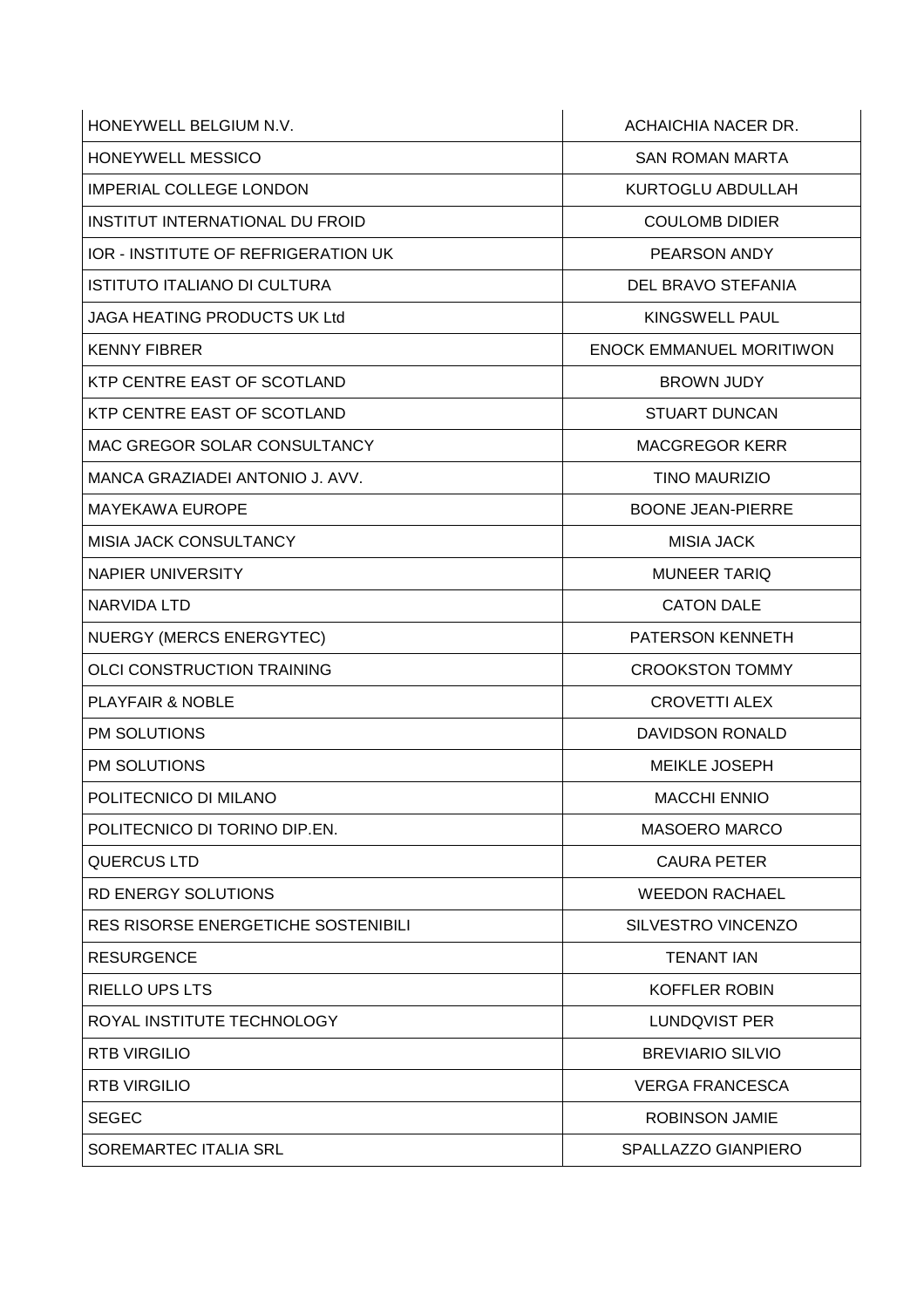| TECHNICAL UNIV. OF IASI                                     | PRODAN MIHAI MARIUS       |
|-------------------------------------------------------------|---------------------------|
| <b>TEMPERATURE CONTROL</b>                                  | <b>WILLIAMS TONY</b>      |
| <b>TERRE POLICY CENTRE</b>                                  | <b>APTE VINITAA</b>       |
| THEPEACOCKSCALL                                             | <b>DOBBIE ALINE</b>       |
| THEPEACOCKSCALL                                             | <b>DOBBIE GRAHAM</b>      |
| <b>TRUE ENERGY LTD</b>                                      | <b>TANSLEY IAN</b>        |
| UNITED NATIONS ENVIRONMENT PROGRAMME                        | <b>CLARK EZRA</b>         |
| UNITED NATIONS ENVIRONMENT PROGRAMME                        | <b>SHENDE RAJENDRA</b>    |
| UNIVERSITY OF BRISTOL                                       | <b>HINCHLY GRAHAM</b>     |
| UNIVERSITY OF PADOVA                                        | CAVALLINI ALBERTO         |
| UNIVERSITY OF PERUGIA                                       | <b>BALDINELLI GIORGIO</b> |
| UNIVERSITY OF ABERTAY DUNDEE                                | <b>KURKA THOMAS</b>       |
| UNIVERSITY OF ABERTAY DUNDEE                                | <b>ALABI TEMITOPE</b>     |
| UNIVERSITY OF ABERTAY DUNDEE                                | SOFOLUWE ADEKUNLE         |
| UNIVERSITY OF ABERTAY DUNDEE                                | <b>AWA CHINEDU</b>        |
| UNIVERSITY OF ABERTAY DUNDEE                                | <b>IGWEH ARINZE</b>       |
| UNIVERSITY OF ABERTAY DUNDEE                                | OBIDEGWU CHIBUZOR         |
| UNIVERSITY OF EDINBURGH                                     | <b>BARNINGHAM THOMAS</b>  |
| UNIVERSITY OF EDINBURGH                                     | <b>MARWICK ROBBIE</b>     |
| UNIVERSITY OF EDINBURGH                                     | YUMASHEVA ELINA           |
| UNIVERSITY OF EDINBURGH - INST.STUDY SCIENCE, TECHN. & INN. | <b>RUSSELL STEWART</b>    |
|                                                             | ABDULHAMID MOHAMMED       |
|                                                             | <b>ABRAHAM ALEX</b>       |
|                                                             | <b>AFZAL ADHNAN</b>       |
|                                                             | AKOGWU RANSOME-DANIELS    |
|                                                             | AL-SHEHRI AYMAN           |
|                                                             | <b>ALSUBIH MAJED</b>      |
|                                                             | <b>ALWAJEDI TAHRIR</b>    |
|                                                             | <b>AMRO TARIQ</b>         |
|                                                             | <b>ANDERSON ERIN</b>      |
|                                                             | ASEEL AL KHALAF           |
|                                                             | <b>AYMERIC GIRARD</b>     |
|                                                             | <b>BARR CHRISTOPHER</b>   |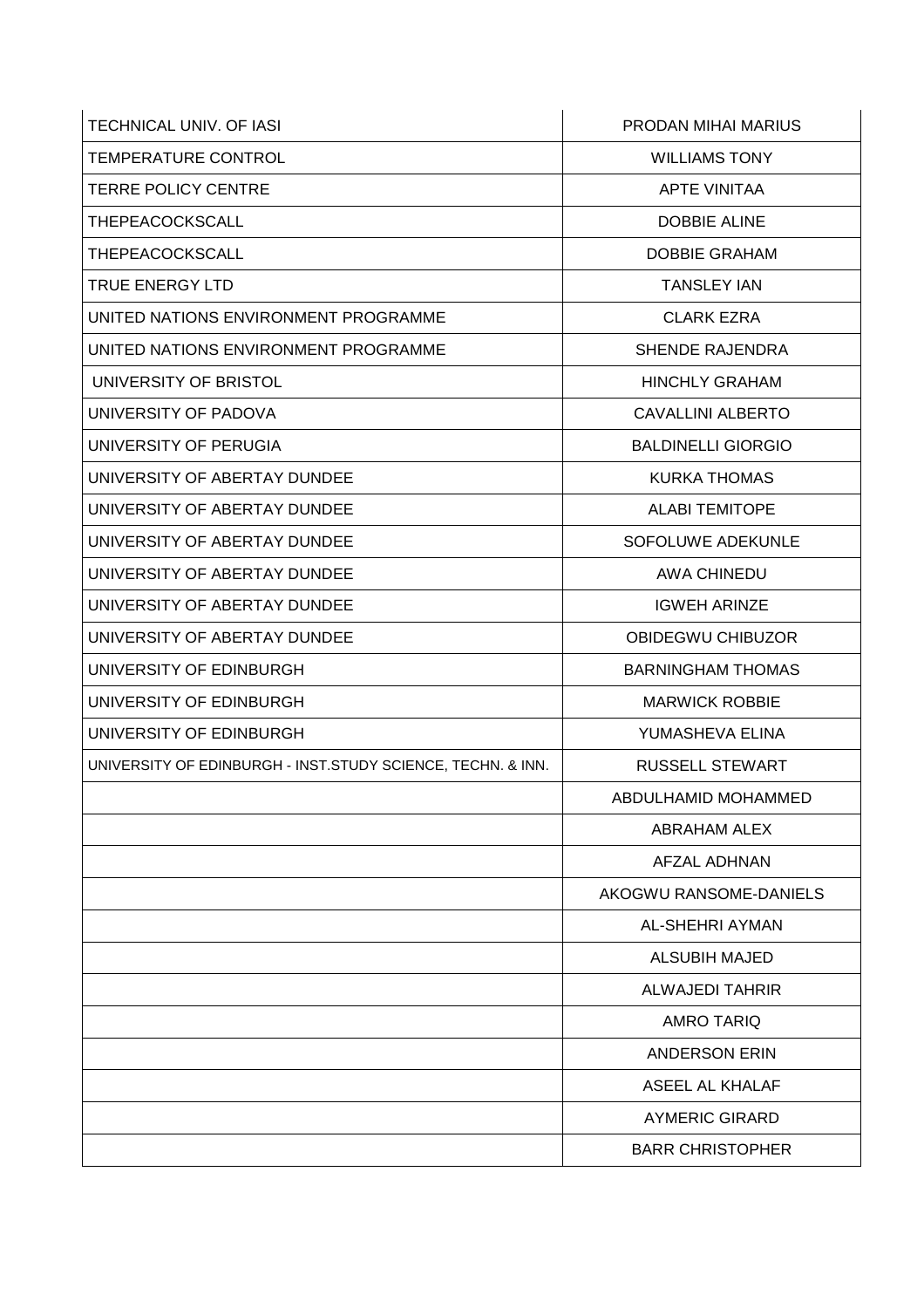| <b>BROECKER HAUKE</b>      |
|----------------------------|
| <b>BURDEN JAMIE</b>        |
| <b>CAMMORANESI LORENZO</b> |
| <b>CHAPMAN SAMUEL</b>      |
| <b>CHIPANGO LUSINDO</b>    |
| DARYANAZ JAFARI            |
| <b>DUNCAN WILLIAM</b>      |
| <b>FARYNA NATALIA</b>      |
| <b>FASOULI ELENA</b>       |
| <b>GBENLE OLADIPO O.</b>   |
| <b>GEOGHEGAN CATHAL J</b>  |
| <b>GHAZAL AGHDAM</b>       |
| <b>GILCHRIST KATHRYN</b>   |
| <b>GREEN CLAUDIA</b>       |
| <b>HAWKINS WILLIAM</b>     |
| <b>HENDERSON IAIN</b>      |
| <b>HOGAN REBECCA</b>       |
| <b>INGS CLAIRE</b>         |
| <b>JOHNSON ROBERT</b>      |
| <b>JOSHI NILA</b>          |
| KAESTNER ALEXANDER         |
| <b>KEARNEY DAVID</b>       |
| <b>KELLY MARK</b>          |
| KIRGIZOVA JEKATERINA       |
| <b>LEHMANN HENRIK</b>      |
| LORRAINE JONATHAN          |
| <b>MACHEV MITKO</b>        |
| MACKENZIE SCOTT            |
| <b>MAHA KARIM</b>          |
| MARTINDALE DAVID           |
| <b>MOUDOURIS DEMETRIS</b>  |
| <b>MUIR ANDREW</b>         |
| MUNIR MOHAMMED             |